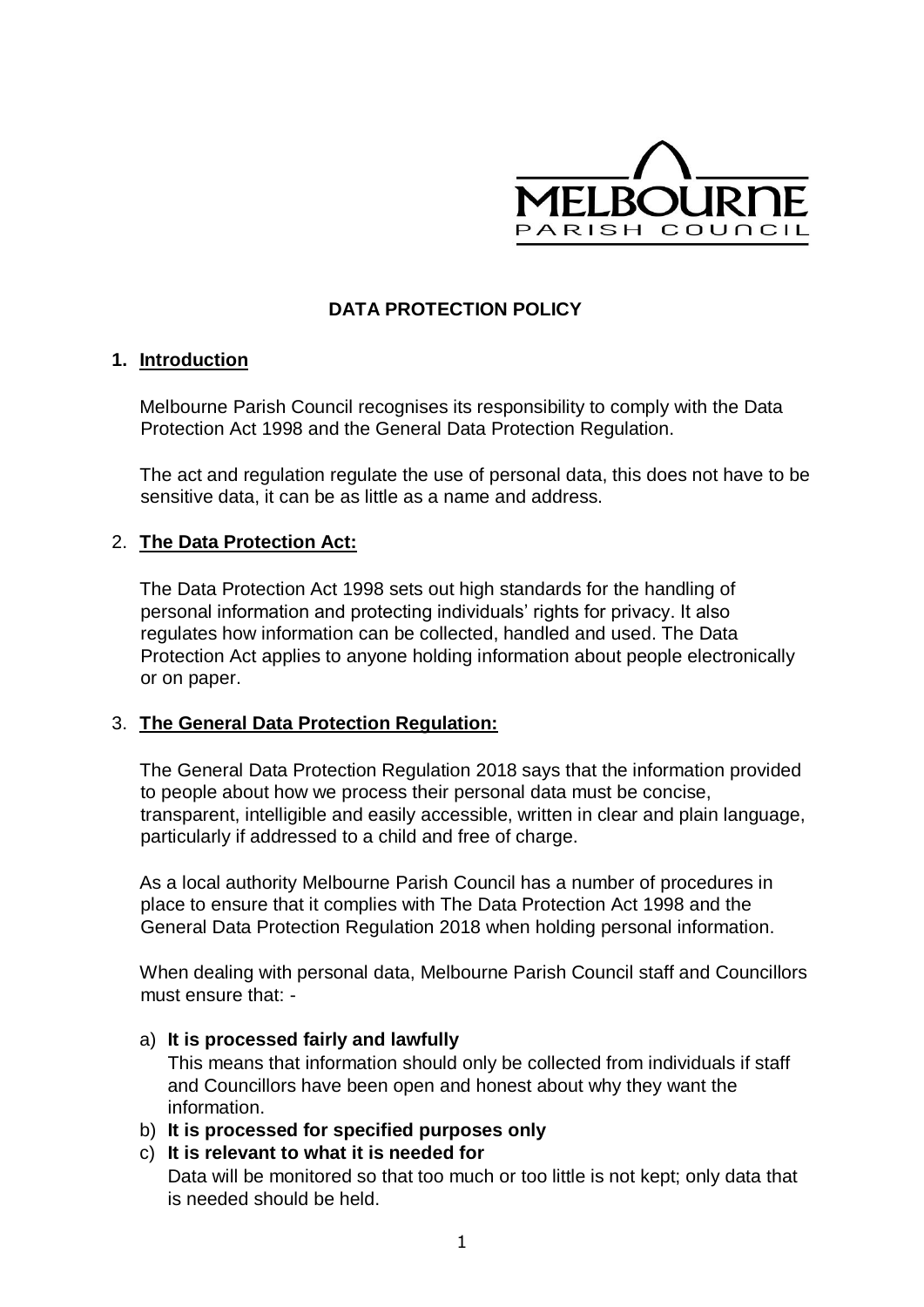d) **It is accurate and kept up to date**

Personal data should be accurate, if it is not it should be corrected.

- e) **It is not kept longer than it is needed**
- f) **It is processed in accordance with the rights of Individuals**  This means that individuals must be informed, upon request, of all the information held about them.
- g) **It is kept securely**

This means that only staff can access the data, it should be stored securely so it cannot be accessed by members of the public.

## 4. **Collecting Data**

Melbourne Parish Council recognises its responsibility to be open with people when taking personal details from them. This means that staff must be honest about why they want a particular piece of information. If, for example, a member of the public gives their phone number to staff or a member of Melbourne Parish Council, this will only be used for the purpose it has been given and will not be disclosed to any third party.

## 5. **Storing and Accessing Data**

Melbourne Parish Council may hold information about individuals such as their addresses and telephone numbers. These are kept in a secure location at the Parish Council's Office and are not available for the public to access. All data stored on a computer is password protected. Once data is not needed anymore, if it is out of date or has served its use, it will be shredded or deleted from the computer.

The Parish Council is aware that people have the right to access any information that is held about them. If a person requests to see any data that is being held about them:

- a) They must be sent all of the information that is being held about them
- b) There must be an explanation for why it has been stored
- c) There must be a list of who has seen it
- d) It must be sent within one month
- e) Requests that are manifestly unfounded or excessive may be refused or a charge made
- f) If a request is refused, a reason must be given
- g) If an individual request that their data is rectified or erased, this will be carried out.

# 6. **Disclosure of Information**

If an elected member of the council, for example a councillor needs to access information to help carry out their duties, this is acceptable. They are only able to access as much information as necessary and it should only be used for that specific purpose. If for instance, someone has made a complaint about over hanging bushes in a garden, a councillor may access an address and telephone number of the person who has made the complaint so they can help with the